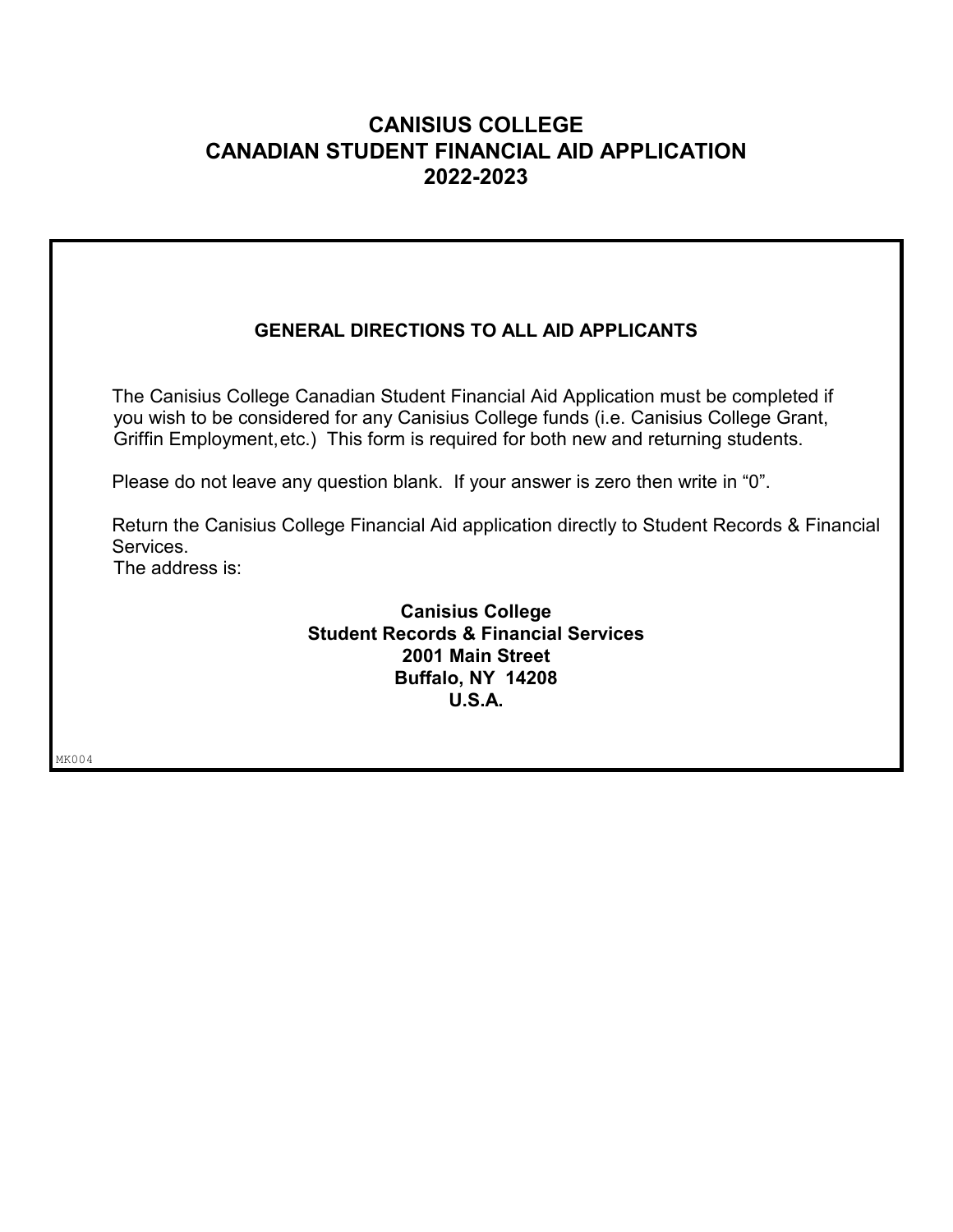### **SPECIFIC DIRECTIONS**

#### **Section A - Student Information**

**Question 6:** Provide the month and year for which you are applying for financial aid. For example, if you plan to attend the entire 2022- 2023 academic year, you would write in 8/22 through 5/23. However, if you are only going to attend the Spring Semester, then the correct response would be 1/23 through 5/23.

**Question 7:** List your income earned in 2020. Include all types of income.

**Question 8:** List your income taxes that you paid.

**Question 9-11:** List the value of your assets as of today.

#### **Section B - Applicant's Family Information**

Provide information about **all** members of the student applicant's family. Be sure to complete the entire grid.

#### **Section C - Parent Income/Assets**

This section is to be completed by the parent(s) of the student. If the parents are married or unmarried yet living together, include both incomes. If the parents are separated or divorced include only the income/assets of the custodial parent. (If the custodial parent is now remarried you must also include the step-parent information).

**Question 14 - 18:** List the parent(s) income information.

**Question 19:** List the value of the parental assets **as of today**.

**Question 20:** List the present market value of other real estate (for example, a summer home). **Do not include the home you live in**.

**Question 21:** Report the **current** market value you may have from trust funds, money market funds, mutual funds, certificates of deposit, stocks, bonds and other securities, commodities, precious and strategic metals, etc. **Do not include the value of your retirement plans**.

**Question 22:** If you own a business and/or a farm, include the value of land, machinery, equipment, livestock, investments, and buildings. Do not include the value of the home if it is part of the farm**. Do not include the value of a business that you own that has 100 or fewer full- time employees.**

#### **Section D - Parental Information**

This section should be completed by the parent(s) submitting this form.

*If you have special circumstances that are not reflected on this form please notify the Financial Aid Office in writing. Please include the student's name, address, and Canisius College I.D. number.*

*MK004a*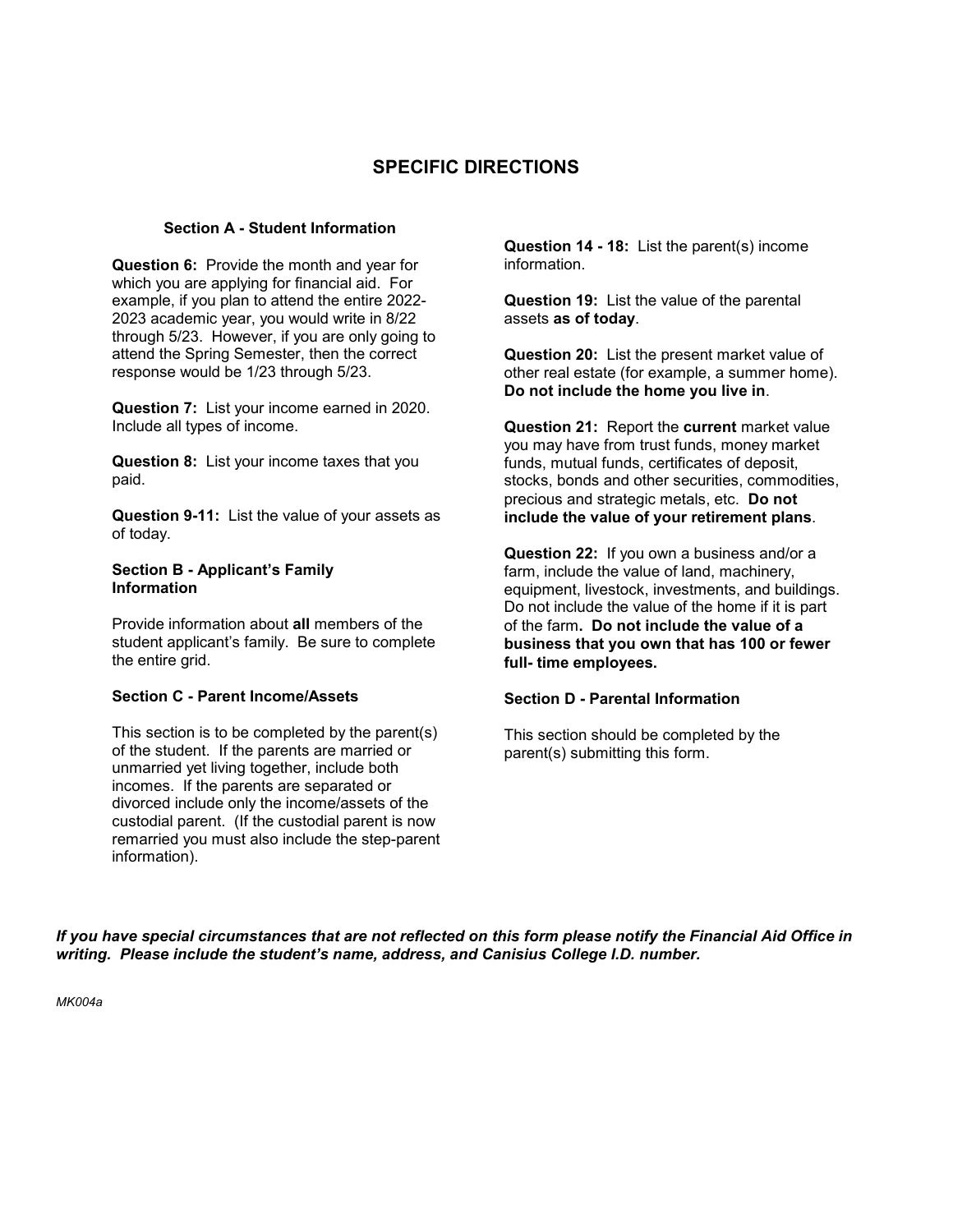## **CANISIUS COLLEGE CANADIAN STUDENT FINANCIAL AID APPLICATION 2022-2023**

### **SECTION A – STUDENT'S INFORMATION**

| <b>PLEASE PRINT</b>                                                                                                                                                            |           |                |                                                    |                                    |                                                                   |                                         |
|--------------------------------------------------------------------------------------------------------------------------------------------------------------------------------|-----------|----------------|----------------------------------------------------|------------------------------------|-------------------------------------------------------------------|-----------------------------------------|
| <b>Student's Name</b><br>1.                                                                                                                                                    | Last      |                | First                                              |                                    |                                                                   | M.I.                                    |
| Student's Permanent Mailing Address<br>2.                                                                                                                                      |           | Number         | <b>Street</b>                                      |                                    |                                                                   | Apartment#                              |
| City                                                                                                                                                                           |           | Province       |                                                    |                                    |                                                                   | Postal Code                             |
| Phone Number (                                                                                                                                                                 | Area code |                |                                                    |                                    |                                                                   |                                         |
| 3. Status: _____ Entering Freshman _____ Transfer Student _____ Returning Student                                                                                              |           |                |                                                    |                                    |                                                                   |                                         |
| 4. Student's Date of Birth:                                                                                                                                                    |           |                | Month                                              | Day                                | Year                                                              |                                         |
| 5. Student's Social Security # <b>COVID-100</b> - OR- Canadian Social Insurance #                                                                                              |           |                |                                                    |                                    |                                                                   |                                         |
| 6. During the 2022-2023 school year, student is applying for financial aid:                                                                                                    |           |                |                                                    |                                    |                                                                   |                                         |
| From<br><b>Month</b>                                                                                                                                                           | Year      | <b>Through</b> | <b>Month</b>                                       | Year                               |                                                                   |                                         |
|                                                                                                                                                                                |           |                |                                                    |                                    |                                                                   |                                         |
| Please check under which currency you will list the income and asset figures on this form:                                                                                     |           |                |                                                    |                                    |                                                                   |                                         |
|                                                                                                                                                                                | Canadian  |                | American                                           |                                    |                                                                   |                                         |
| <b>Student Income:</b><br>7. 2020 Gross Income<br>8. 2020 Income Taxes Paid<br><b>Student Assets:</b><br>9. Cash, Savings, and Checking                                        |           | \$             |                                                    | 10. Real Estate<br>11. Investments | Value                                                             | <b>Debt</b>                             |
| 12. GIVE INFORMATION FOR ALL FAMILY MEMBERS, INCLUDING YOURSELF. If there are more than six, list first<br>those who will be in college at least half-time (six credit hours). |           |                | <b>SECTION B - FAMILY INFORMATION</b>              |                                    |                                                                   |                                         |
| <b>Full Name of Family Member</b>                                                                                                                                              |           | Age            | <b>Relationship to</b><br><b>Student Applicant</b> | time                               | Attend college at least<br>one term in 2022-23 full-<br>half-time | Name of College or<br><b>University</b> |
|                                                                                                                                                                                |           |                |                                                    |                                    |                                                                   |                                         |
|                                                                                                                                                                                |           |                |                                                    |                                    |                                                                   |                                         |
|                                                                                                                                                                                |           |                |                                                    |                                    |                                                                   |                                         |